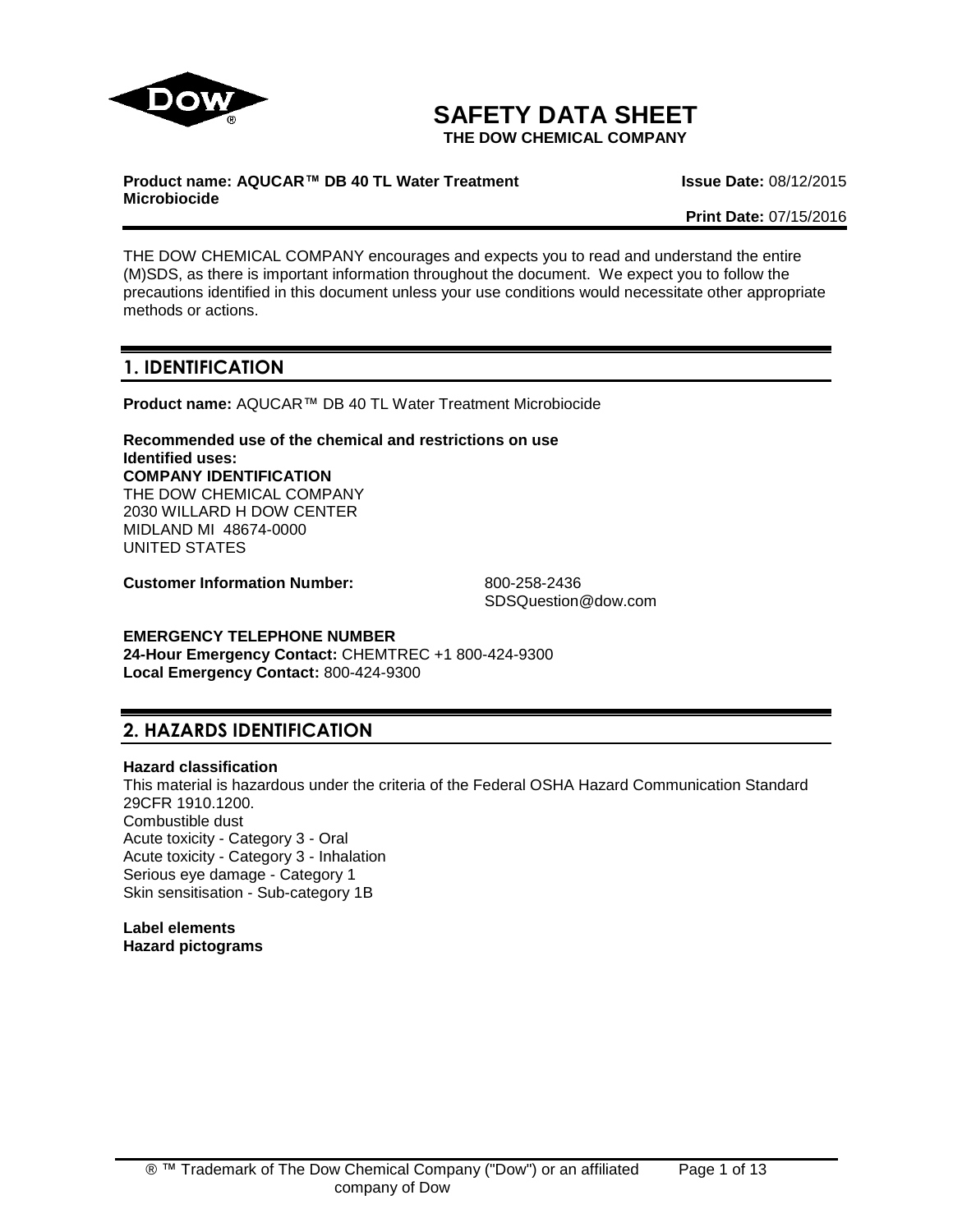

Signal word: **DANGER!**

#### **Hazards**

May form combustible dust concentrations in air Toxic if swallowed or if inhaled May cause an allergic skin reaction. Causes serious eye damage.

## **Precautionary statements**

#### **Prevention**

Keep away from heat/sparks/open flames/hot surfaces. No smoking. Ground/bond container and receiving equipment. Use explosion-proof electrical/ ventilating/ lighting/ equipment. Take precautionary measures against static discharge. Avoid breathing dust/ fume/ gas/ mist/ vapours/ spray. Wash skin thoroughly after handling. Do not eat, drink or smoke when using this product. Use only outdoors or in a well-ventilated area. Contaminated work clothing should not be allowed out of the workplace. Wear eye protection/ face protection. Wear protective gloves.

#### **Response**

IF SWALLOWED: Immediately call a POISON CENTER or doctor/ physician. Rinse mouth. IF ON SKIN: Wash with plenty of soap and water.

IF INHALED: Remove person to fresh air and keep comfortable for breathing. Call a POISON CENTER or doctor/ physician.

IF IN EYES: Rinse cautiously with water for several minutes. Remove contact lenses, if present and easy to do. Continue rinsing. Immediately call a POISON CENTER or doctor/ physician.

If skin irritation or rash occurs: Get medical advice/ attention. Wash contaminated clothing before reuse.

#### **Storage**

Store in a well-ventilated place. Keep container tightly closed. Store locked up.

#### **Disposal**

Dispose of contents/ container to an approved waste disposal plant.

#### **Other hazards**

No data available

# **3. COMPOSITION/INFORMATION ON INGREDIENTS**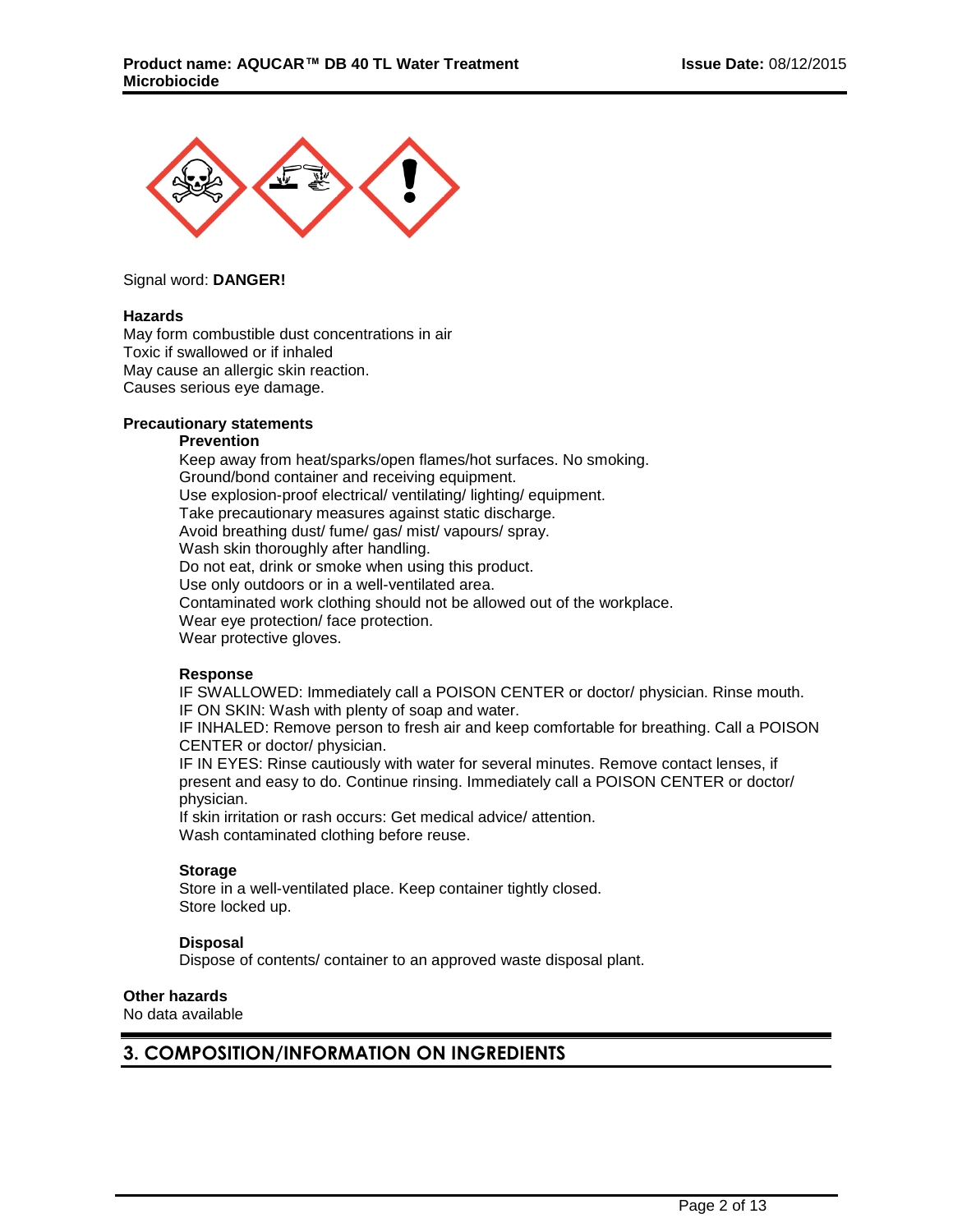#### **Chemical nature:** Biocidal product This product is a mixture.

| This product is a mixture.<br><b>Component</b> | <b>CASRN</b> | <b>Concentration</b> |  |
|------------------------------------------------|--------------|----------------------|--|
|                                                |              |                      |  |
| 2,2-Dibromo-3-nitrilopropionamide              | 10222-01-2   | 40.0%                |  |
| Modified cellulose                             | 9004-65-3    | 27.0%                |  |
| Octadecanoic acid                              | $57-11-4$    | 2.5%                 |  |
|                                                |              |                      |  |

# **4. FIRST AID MEASURES**

# **Description of first aid measures**

**General advice:** First Aid responders should pay attention to self-protection and use the recommended protective clothing (chemical resistant gloves, splash protection). If potential for exposure exists refer to Section 8 for specific personal protective equipment. Call a physician immediately.

**Inhalation:** Move person to fresh air. If person is not breathing, call an emergency responder or ambulance, then give artificial respiration; if by mouth to mouth use rescuer protection (pocket mask etc). Call a poison control center or doctor for treatment advice.

**Skin contact:** Take off contaminated clothing. Wash skin with soap and plenty of water for 15-20 minutes. Call a poison control center or doctor for treatment advice. Wash clothing before reuse. Shoes and other leather items which cannot be decontaminated should be disposed of properly.

**Eye contact:** Wash immediately and continuously with flowing water for at least 30 minutes. Remove contact lenses after the first 5 minutes and continue washing. Obtain prompt medical consultation, preferably from an ophthalmologist. Suitable emergency eye wash facility should be immediately available.

**Ingestion:** Call a poison control center or doctor immediately for treatment advice. Have person sip a glass of water if able to swallow. Do not induce vomiting unless told to do so by the poison control center or doctor. Never give anything by mouth to an unconscious person. Seek medical attention immediately.

**Most important symptoms and effects, both acute and delayed:** Aside from the information found under Description of first aid measures (above) and Indication of immediate medical attention and special treatment needed (below), any additional important symptoms and effects are described in Section 11: Toxicology Information.

#### **Indication of any immediate medical attention and special treatment needed**

**Notes to physician:** Chemical eye burns may require extended irrigation. Obtain prompt consultation, preferably from an ophthalmologist. If burn is present, treat as any thermal burn, after decontamination. No specific antidote. Treatment of exposure should be directed at the control of symptoms and the clinical condition of the patient. Have the Safety Data Sheet, and if available, the product container or label with you when calling a poison control center or doctor, or going for treatment.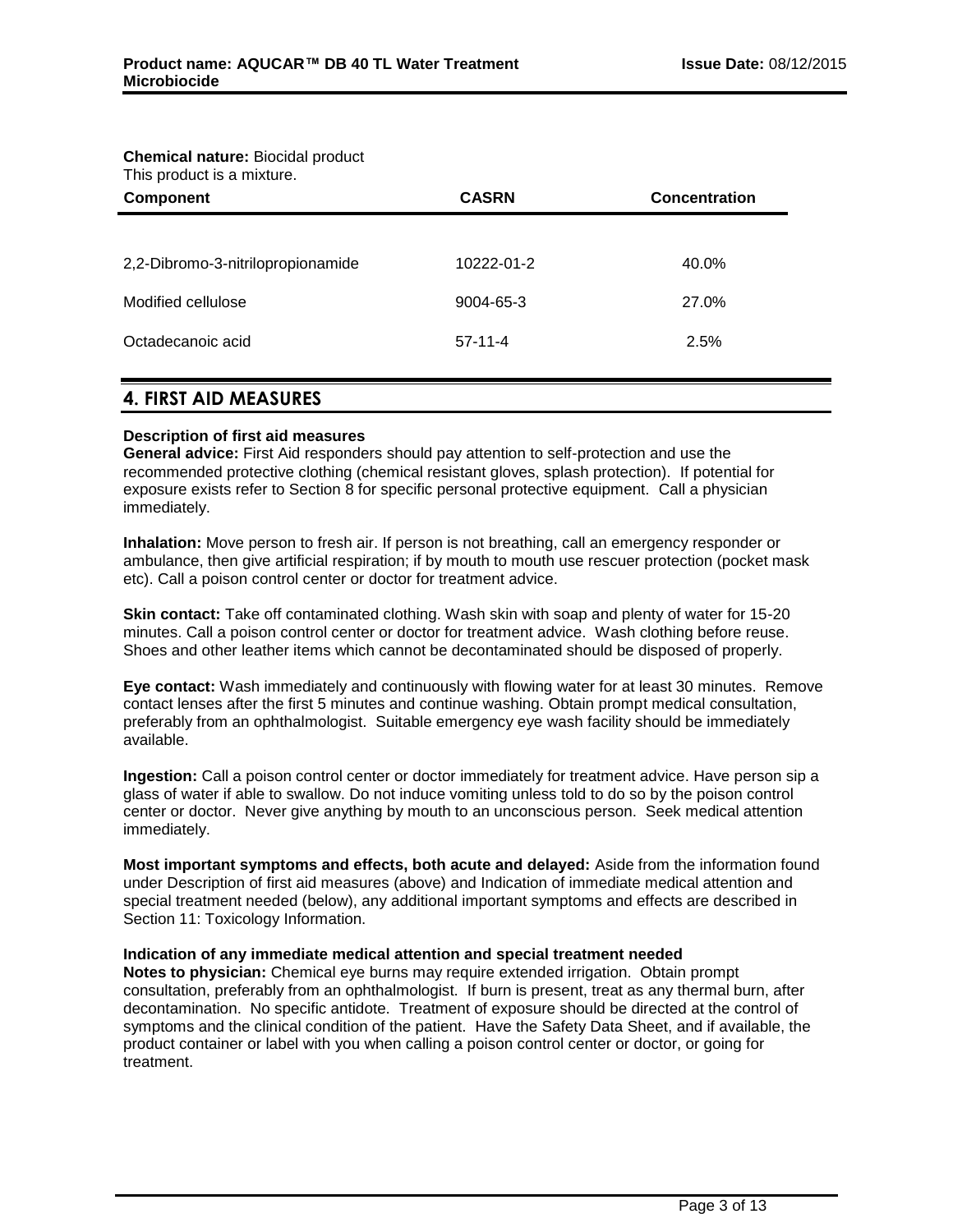# **5. FIREFIGHTING MEASURES**

**Suitable extinguishing media:** Water. Dry chemical fire extinguishers. Carbon dioxide fire extinguishers.

**Unsuitable extinguishing media:** No data available

## **Special hazards arising from the substance or mixture**

**Hazardous combustion products:** During a fire, smoke may contain the original material in addition to combustion products of varying composition which may be toxic and/or irritating. Combustion products may include and are not limited to: Nitrogen oxides. Hydrogen bromide. Carbon monoxide. Carbon dioxide. Combustion products may include trace amounts of: Cyanogen bromide.

**Unusual Fire and Explosion Hazards:** Container may rupture from gas generation in a fire situation. Pneumatic conveying and other mechanical handling operations can generate combustible dust. To reduce the potential for dust explosions, electrically bond and ground equipment and do not permit dust to accumulate. Dust can be ignited by static discharge.

## **Advice for firefighters**

**Fire Fighting Procedures:** Keep people away. Isolate fire and deny unnecessary entry. Soak thoroughly with water to cool and prevent re-ignition. Use water spray to cool fire exposed containers and fire affected zone until fire is out and danger of reignition has passed. Fight fire from protected location or safe distance. Consider the use of unmanned hose holders or monitor nozzles. Immediately withdraw all personnel from the area in case of rising sound from venting safety device or discoloration of the container. Hand held dry chemical or carbon dioxide extinguishers may be used for small fires. Move container from fire area if this is possible without hazard. Contain fire water runoff if possible. Fire water run-off, if not contained, may cause environmental damage. Review the "Accidental Release Measures" and the "Ecological Information" sections of this (M)SDS.

**Special protective equipment for firefighters:** Wear positive-pressure self-contained breathing apparatus (SCBA) and protective fire fighting clothing (includes fire fighting helmet, coat, trousers, boots, and gloves). Avoid contact with this material during fire fighting operations. If contact is likely, change to full chemical resistant fire fighting clothing with self-contained breathing apparatus. If this is not available, wear full chemical resistant clothing with self-contained breathing apparatus and fight fire from a remote location. For protective equipment in post-fire or non-fire clean-up situations, refer to the relevant sections.

# **6. ACCIDENTAL RELEASE MEASURES**

**Personal precautions, protective equipment and emergency procedures:** Evacuate area. Refer to section 7, Handling, for additional precautionary measures. Only trained and properly protected personnel must be involved in clean-up operations. Keep upwind of spill. Ventilate area of leak or spill. Use appropriate safety equipment. For additional information, refer to Section 8, Exposure Controls and Personal Protection.

**Environmental precautions:** Prevent from entering into soil, ditches, sewers, waterways and/or groundwater. See Section 12, Ecological Information. Spills or discharge to natural waterways is likely to kill aquatic organisms.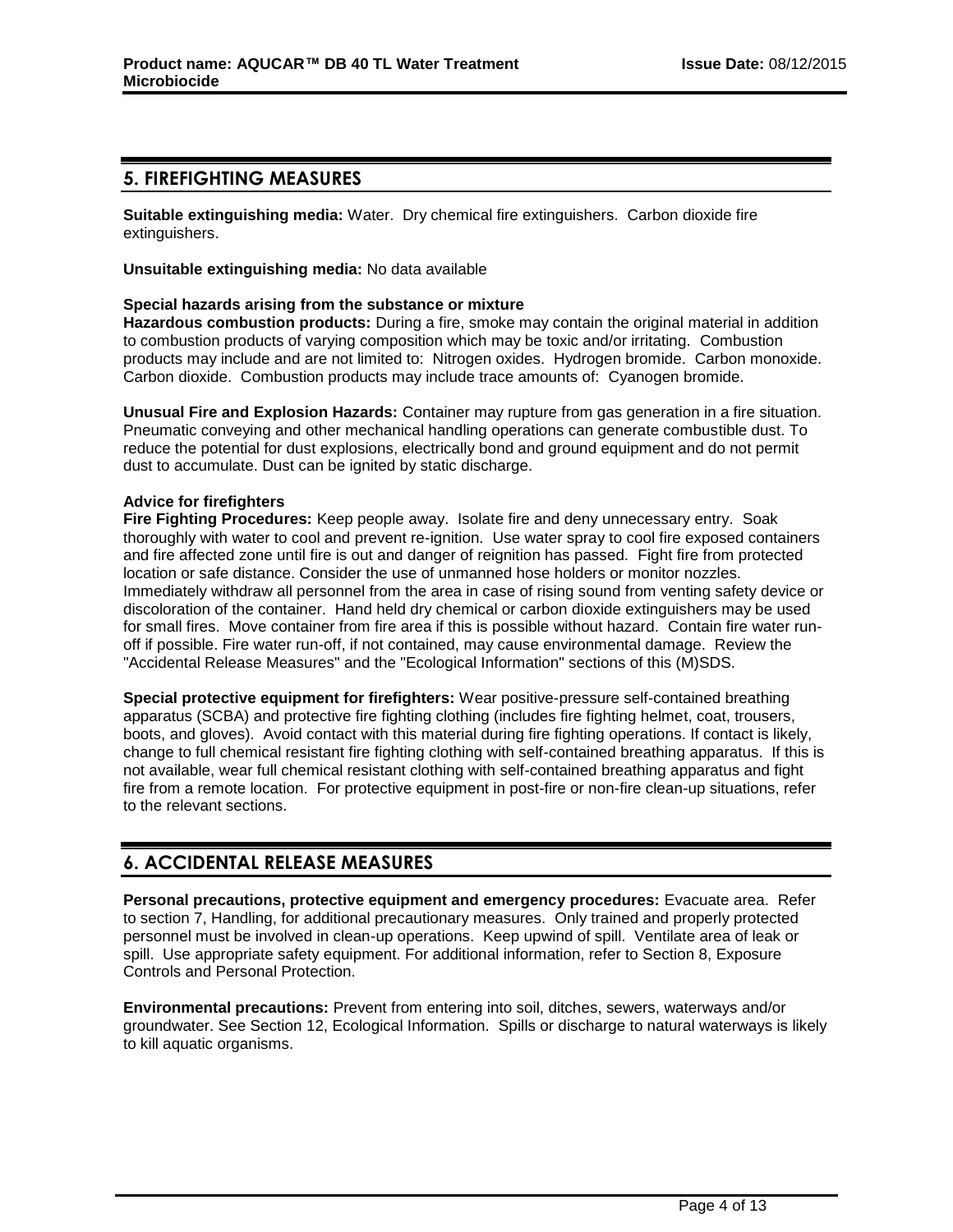**Methods and materials for containment and cleaning up:** Contain spilled material if possible. Absorb with materials such as: Sand. Collect in suitable and properly labeled containers. See Section 13, Disposal Considerations, for additional information.

# **7. HANDLING AND STORAGE**

**Precautions for safe handling:** Keep out of reach of children. Keep away from heat, sparks and flame. Do not get in eyes. Avoid breathing dust. Avoid prolonged or repeated contact with skin. Do not swallow. Avoid contact with skin and clothing. Wash thoroughly after handling. Keep container closed. Use with adequate ventilation. Good housekeeping and controlling of dusts are necessary for safe handling of product. See Section 8, EXPOSURE CONTROLS AND PERSONAL PROTECTION.

**Conditions for safe storage:** Do not store in: Aluminum. Brass. Copper. Copper alloys. Mild steel. Avoid temperatures above 70°C (158°F)

## **Storage stability**

**Storage Period:** 12 Month **Storage temperature:**  $\leq$  35 °C ( $\leq$  95 °F)

# **8. EXPOSURE CONTROLS/PERSONAL PROTECTION**

#### **Control parameters**

Exposure limits are listed below, if they exist.

| Component                             | <b>Regulation</b> | <b>Type of listing</b> | <b>Value/Notation</b> |
|---------------------------------------|-------------------|------------------------|-----------------------|
| 2,2-Dibromo-3-<br>nitrilopropionamide | Dow IHG           |                        | $2 \text{ mg/m}$      |
| Modified cellulose                    | Dow IHG           | <b>TWA Total dust</b>  | 10 mg/m $3$           |
| Octadecanoic acid                     | Dow IHG           | TWA                    | $10 \text{ mg/m}$     |
|                                       | <b>ACGIH</b>      | TWA                    | 10 mg/m $3$           |

# **Exposure controls**

**Engineering controls:** Use local exhaust ventilation, or other engineering controls to maintain airborne levels below exposure limit requirements or guidelines. If there are no applicable exposure limit requirements or guidelines, general ventilation should be sufficient for most operations. Local exhaust ventilation may be necessary for some operations.

#### **Individual protection measures**

# **Eye/face protection:** Use chemical goggles.

# **Skin protection**

**Hand protection:** Use gloves chemically resistant to this material. Examples of preferred glove barrier materials include: Neoprene. Polyvinyl chloride ("PVC" or "vinyl"). Nitrile/butadiene rubber ("nitrile" or "NBR"). NOTICE: The selection of a specific glove for a particular application and duration of use in a workplace should also take into account all relevant workplace factors such as, but not limited to: Other chemicals which may be handled, physical requirements (cut/puncture protection, dexterity, thermal protection), potential body reactions to glove materials, as well as the instructions/specifications provided by the glove supplier.

**Other protection:** Use protective clothing chemically resistant to this material. Selection of specific items such as face shield, boots, apron, or full body suit will depend on the task.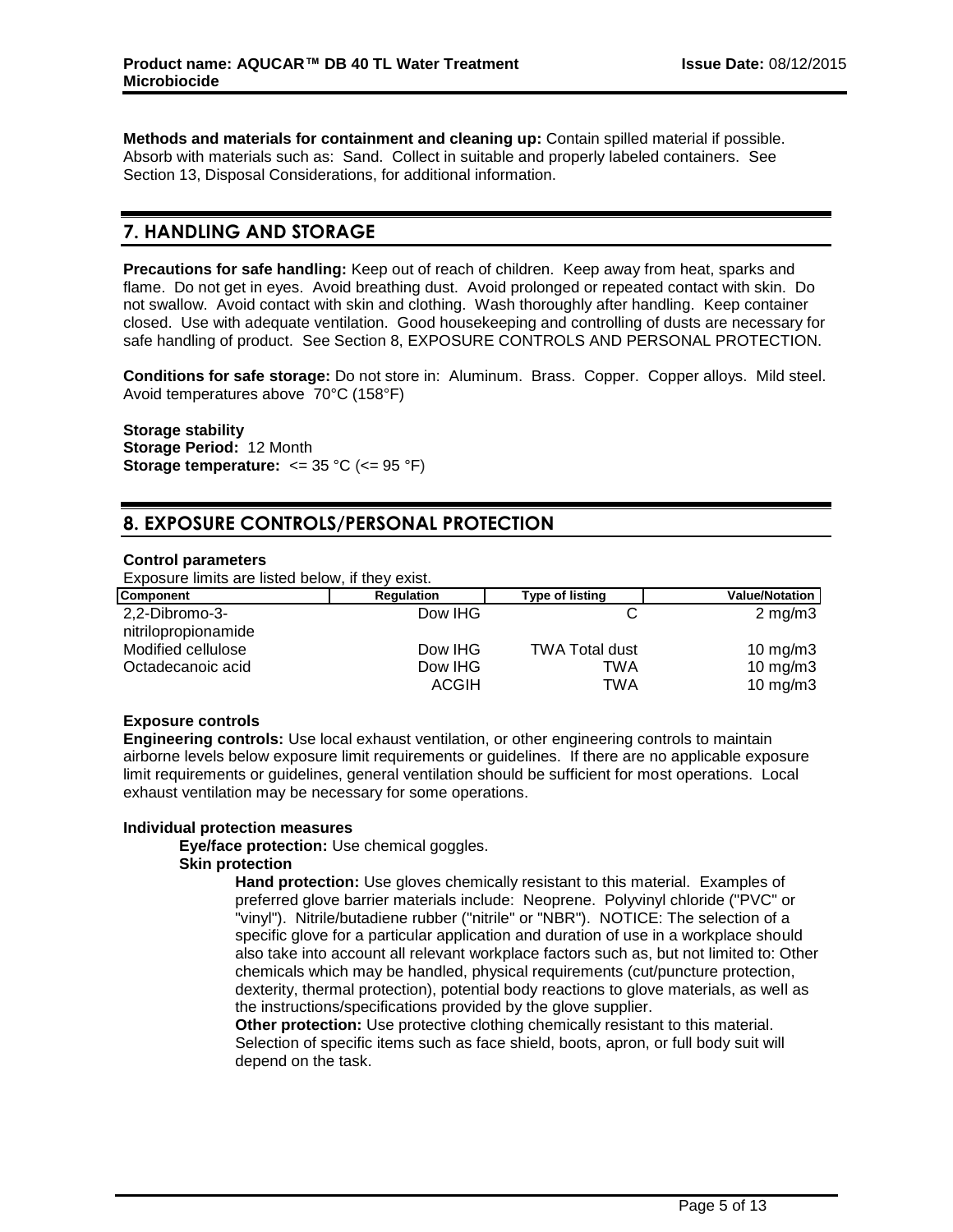**Respiratory protection:** Respiratory protection should be worn when there is a potential to exceed the exposure limit requirements or guidelines. If there are no applicable exposure limit requirements or guidelines, wear respiratory protection when adverse effects, such as respiratory irritation or discomfort have been experienced, or where indicated by your risk assessment process. In dusty or misty atmospheres, use an approved particulate respirator. The following should be effective types of air-purifying respirators: When dust/mist are present use a/an Particulate filter. When combinations of vapors, acids, or dusts/mists are present use a/an Organic vapor cartridge with a particulate pre-filter.

# **9. PHYSICAL AND CHEMICAL PROPERTIES**

| Appearance                                        |                                                                |
|---------------------------------------------------|----------------------------------------------------------------|
| <b>Physical state</b>                             | Solid.                                                         |
| Color                                             | Off-white                                                      |
| Odor                                              | Mild                                                           |
| <b>Odor Threshold</b>                             | No test data available                                         |
| рH                                                | Not applicable to solids                                       |
| <b>Melting point/range</b>                        | Literature (with decomposition)                                |
| <b>Freezing point</b>                             | No test data available                                         |
| Boiling point (760 mmHg)                          | No test data available                                         |
| <b>Flash point</b>                                | closed cup No test data available                              |
| <b>Evaporation Rate (Butyl Acetate</b><br>$= 1$   | No test data available                                         |
| Flammability (solid, gas)                         | May form combustible dust concentrations in air                |
| Lower explosion limit                             | No test data available                                         |
| <b>Upper explosion limit</b>                      | No test data available                                         |
| <b>Vapor Pressure</b>                             | 0.00004 mmHg at 25 °C (77 °F) Literature                       |
| <b>Relative Vapor Density (air = 1)</b>           | 1 Literature                                                   |
| <b>Relative Density (water = 1)</b>               | No test data available                                         |
| <b>Water solubility</b>                           | Literature slowly soluble in more than 10 times its own volume |
| <b>Partition coefficient: n-</b><br>octanol/water | No data available                                              |
| <b>Auto-ignition temperature</b>                  | No test data available                                         |
| <b>Decomposition temperature</b>                  | No test data available                                         |
| <b>Kinematic Viscosity</b>                        | Not applicable                                                 |
| <b>Explosive properties</b>                       | No data available                                              |
| <b>Oxidizing properties</b>                       | N <sub>o</sub>                                                 |
| <b>Molecular weight</b>                           | No test data available                                         |

NOTE: The physical data presented above are typical values and should not be construed as a specification.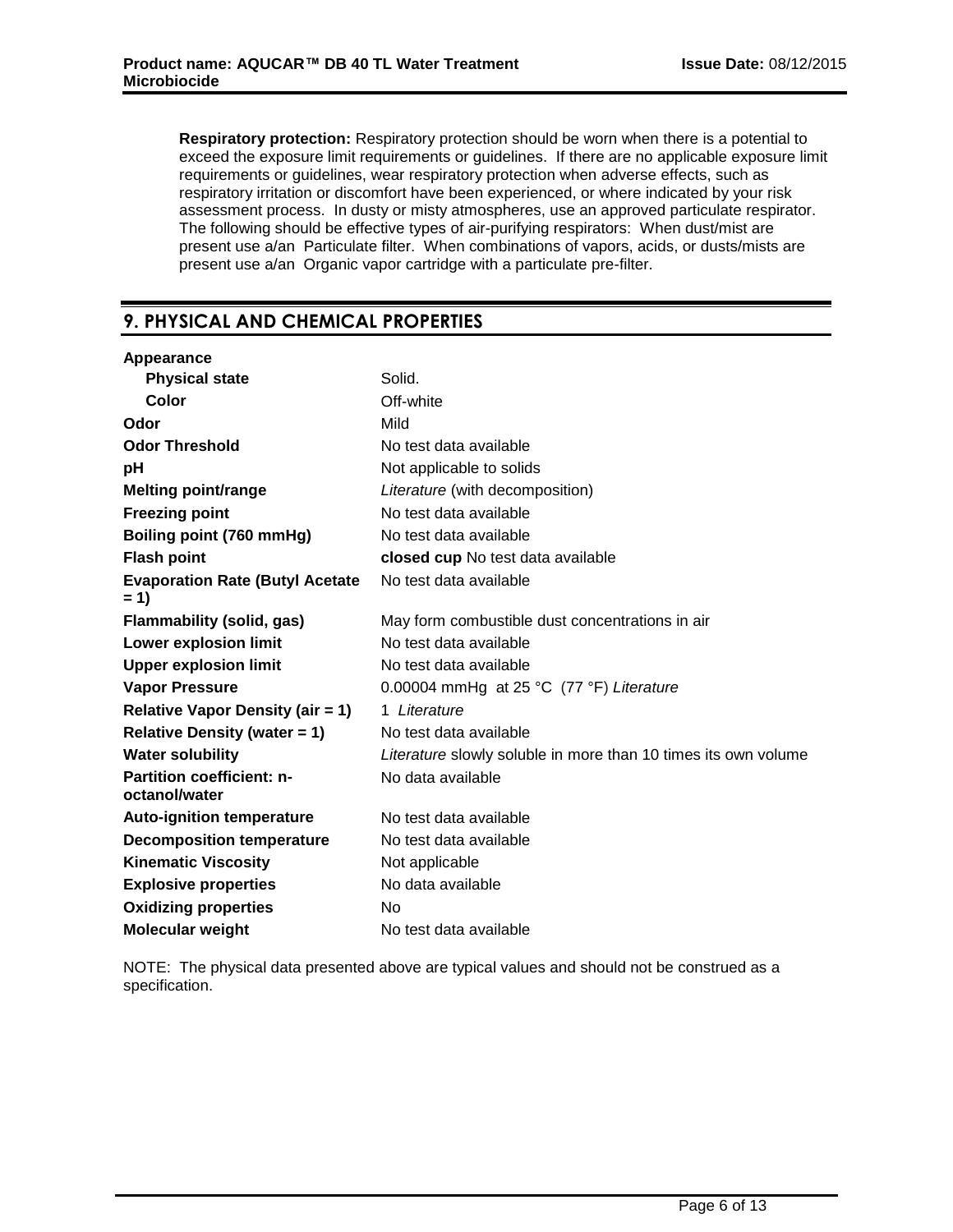# **10. STABILITY AND REACTIVITY**

**Reactivity:** No data available

**Chemical stability:** Stable under recommended storage conditions. See Storage, Section 7. Unstable at elevated temperatures.

**Possibility of hazardous reactions:** Polymerization will not occur.

**Conditions to avoid:** Avoid temperatures above 70°C (158°F) Exposure to elevated temperatures can cause product to decompose. Avoid static discharge. Generation of gas during decomposition can cause pressure in closed systems.

**Incompatible materials:** Avoid contact with: Amines. Strong bases. Strong oxidizers. Strong reducing agents. Avoid contact with metals such as: Aluminum.

**Hazardous decomposition products:** Decomposition products depend upon temperature, air supply and the presence of other materials. Decomposition products can include and are not limited to: Carbon dioxide. Dibromoacetonitrile. Toxic gases are released during decomposition.

# **11. TOXICOLOGICAL INFORMATION**

*Toxicological information appears in this section when such data is available.*

#### **Acute toxicity**

#### **Acute oral toxicity**

Moderate toxicity if swallowed. Small amounts swallowed incidentally as a result of normal handling operations are not likely to cause injury; however, swallowing larger amounts may cause serious injury, even death. May cause dizziness and drowsiness.

LD50, Rat, 224 mg/kg

#### **Acute dermal toxicity**

Prolonged skin contact is unlikely to result in absorption of harmful amounts.

LD50, Rabbit, > 2,000 mg/kg

#### **Acute inhalation toxicity**

Dust may cause irritation to upper respiratory tract (nose and throat). As product: The LC50 has not been determined.

#### **Skin corrosion/irritation**

Prolonged contact may cause skin irritation with local redness. Repeated contact may cause skin burns. Symptoms may include pain, severe local redness, swelling, and tissue damage.

#### **Serious eye damage/eye irritation**

May cause severe irritation with corneal injury which may result in permanent impairment of vision, even blindness. Chemical burns may occur.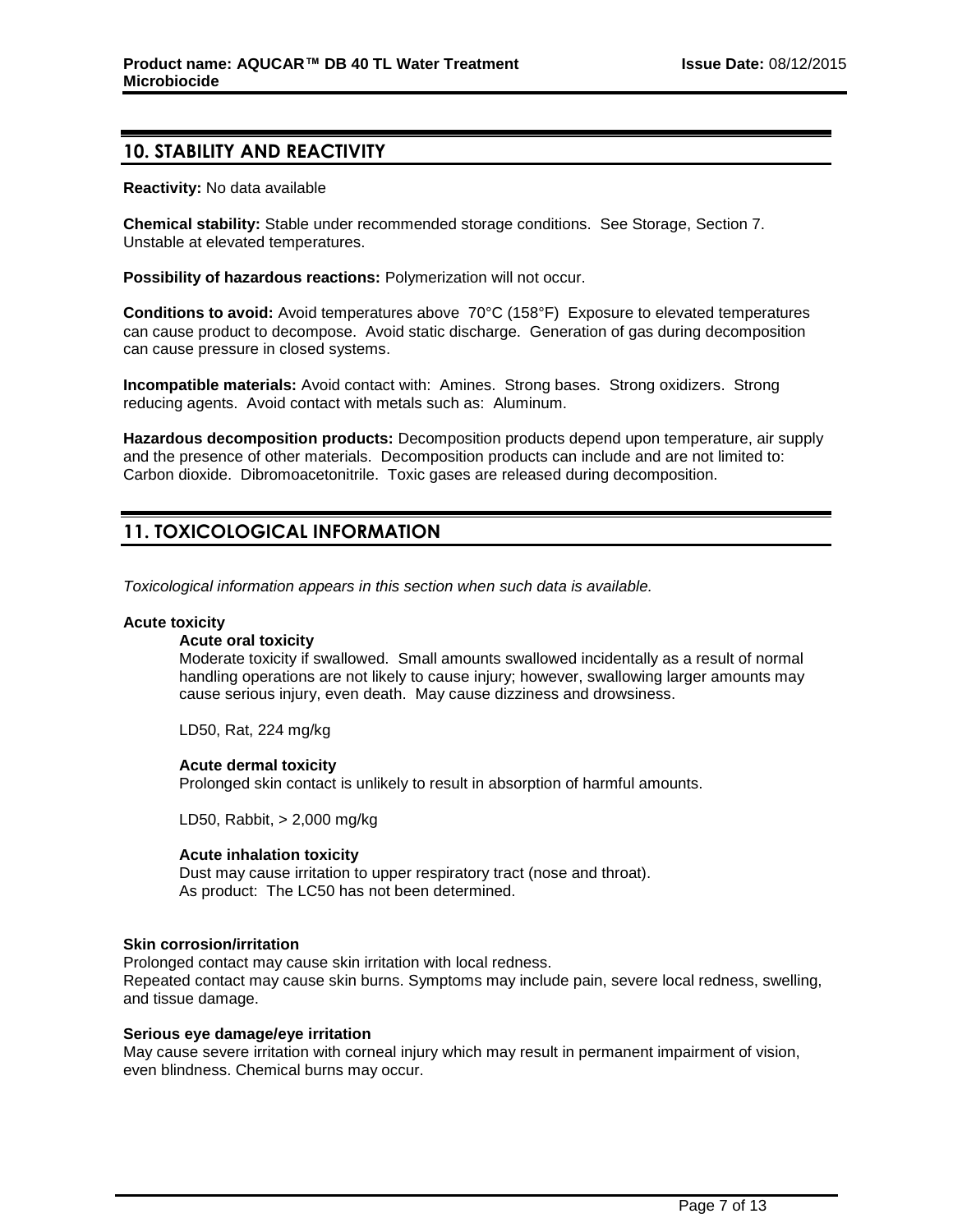### **Sensitization**

Skin contact may cause an allergic skin reaction.

For respiratory sensitization: No relevant data found.

### **Specific Target Organ Systemic Toxicity (Single Exposure)**

The substance or mixture is not classified as specific target organ toxicant, single exposure.

## **Specific Target Organ Systemic Toxicity (Repeated Exposure)**

Excessive exposure may increase the blood and tissue levels of bromine. Observations in animals include kidney effects following repeated ingestion of active ingredient, but no evidence of systemic toxicity following repeated dermal exposure at maximum attainable doses For the minor component(s): In humans, effects have been reported on the following organs: Blood.

## **Carcinogenicity**

Active ingredient did not cause cancer in laboratory animals.

#### **Teratogenicity**

For the active ingredient(s): Has been toxic to the fetus in laboratory animals at doses toxic to the mother. Did not cause birth defects in laboratory animals.

#### **Reproductive toxicity**

For the active ingredient(s): In animal studies, did not interfere with reproduction.

#### **Mutagenicity**

For the component(s) tested: In vitro genetic toxicity studies were negative. For the active ingredient(s): Animal genetic toxicity studies were negative.

#### **Aspiration Hazard**

Based on physical properties, not likely to be an aspiration hazard.

#### **COMPONENTS INFLUENCING TOXICOLOGY:**

#### **2,2-Dibromo-3-nitrilopropionamide**

**Acute inhalation toxicity**

LC50, Rat, female, 4 Hour, dust/mist, 0.24 mg/l

LC50, Rat, male, 4 Hour, dust/mist, 0.31 mg/l

#### **Modified cellulose**

**Acute inhalation toxicity**

As product: The LC50 has not been determined.

#### **Octadecanoic acid**

**Acute inhalation toxicity** The LC50 has not been determined.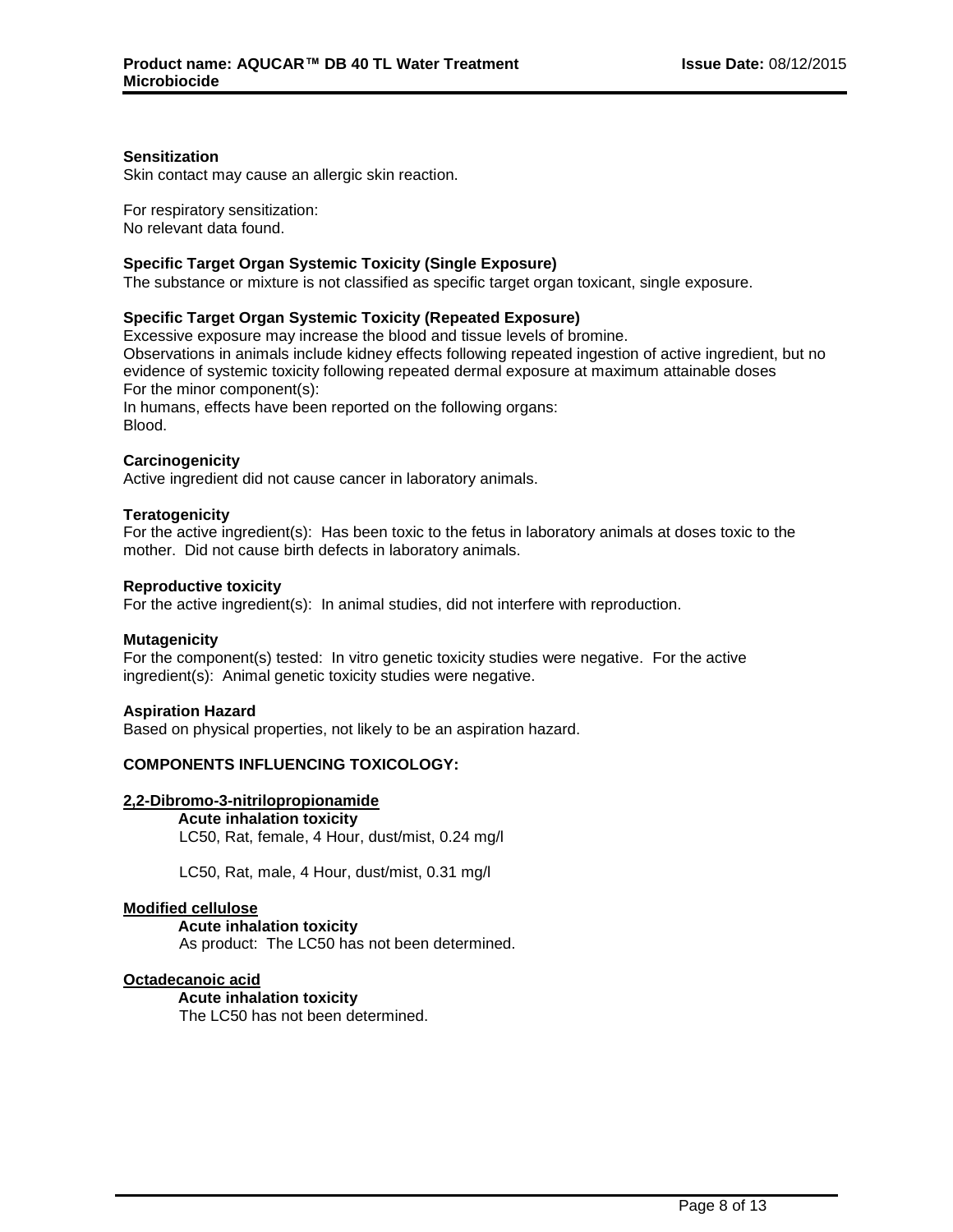# **12. ECOLOGICAL INFORMATION**

*Ecotoxicological information appears in this section when such data is available.*

#### **Toxicity**

## **2,2-Dibromo-3-nitrilopropionamide**

#### **Acute toxicity to fish**

Material is highly toxic to aquatic organisms on an acute basis (LC50/EC50 between 0.1 and 1 mg/L in the most sensitive species tested). LC50, Oncorhynchus mykiss (rainbow trout), 96 Hour, 1 mg/l

#### **Acute toxicity to aquatic invertebrates**

EC50, Daphnia magna (Water flea), 48 Hour, 0.60 mg/l

#### **Acute toxicity to algae/aquatic plants**

ErC50, Pseudokirchneriella subcapitata (green algae), 72 Hour, Growth rate inhibition, 0.50 mg/l

## **Toxicity to bacteria**

EC50, activated sludge, 3.1 mg/l EC50, activated sludge, Respiration inhibition, 3 Hour, 8.2 mg/l

## **Chronic toxicity to aquatic invertebrates**

NOEC, Daphnia magna (Water flea), flow-through test, 21 d, 0.25 mg/l

#### **Toxicity to Above Ground Organisms**

Material is practically non-toxic to birds on a dietary basis (LC50 > 5000 ppm). dietary LC50, Colinus virginianus (Bobwhite quail), > 10,000 ppm dietary LC50, Anas platyrhynchos (Mallard duck), > 10,000 ppm

#### **Modified cellulose**

#### **Acute toxicity to fish**

Material is practically non-toxic to aquatic organisms on an acute basis (LC50/EC50/EL50/LL50 >100 mg/L in the most sensitive species tested).

#### **Octadecanoic acid**

#### **Acute toxicity to fish**

Material is practically non-toxic to fish on an acute basis (LC50 > 100 mg/L). LC50, Pimephales promelas (fathead minnow), 96 Hour, > 100 mg/l, Method Not Specified.

#### **Persistence and degradability**

#### **2,2-Dibromo-3-nitrilopropionamide**

**Biodegradability:** Abiotic degradation: The material is rapidly degradable by abiotic means. 10-day Window: Fail **Biodegradation:** 35 - 78 % **Exposure time:** 28 d **Method:** OECD Test Guideline 301B or Equivalent 10-day Window: Not applicable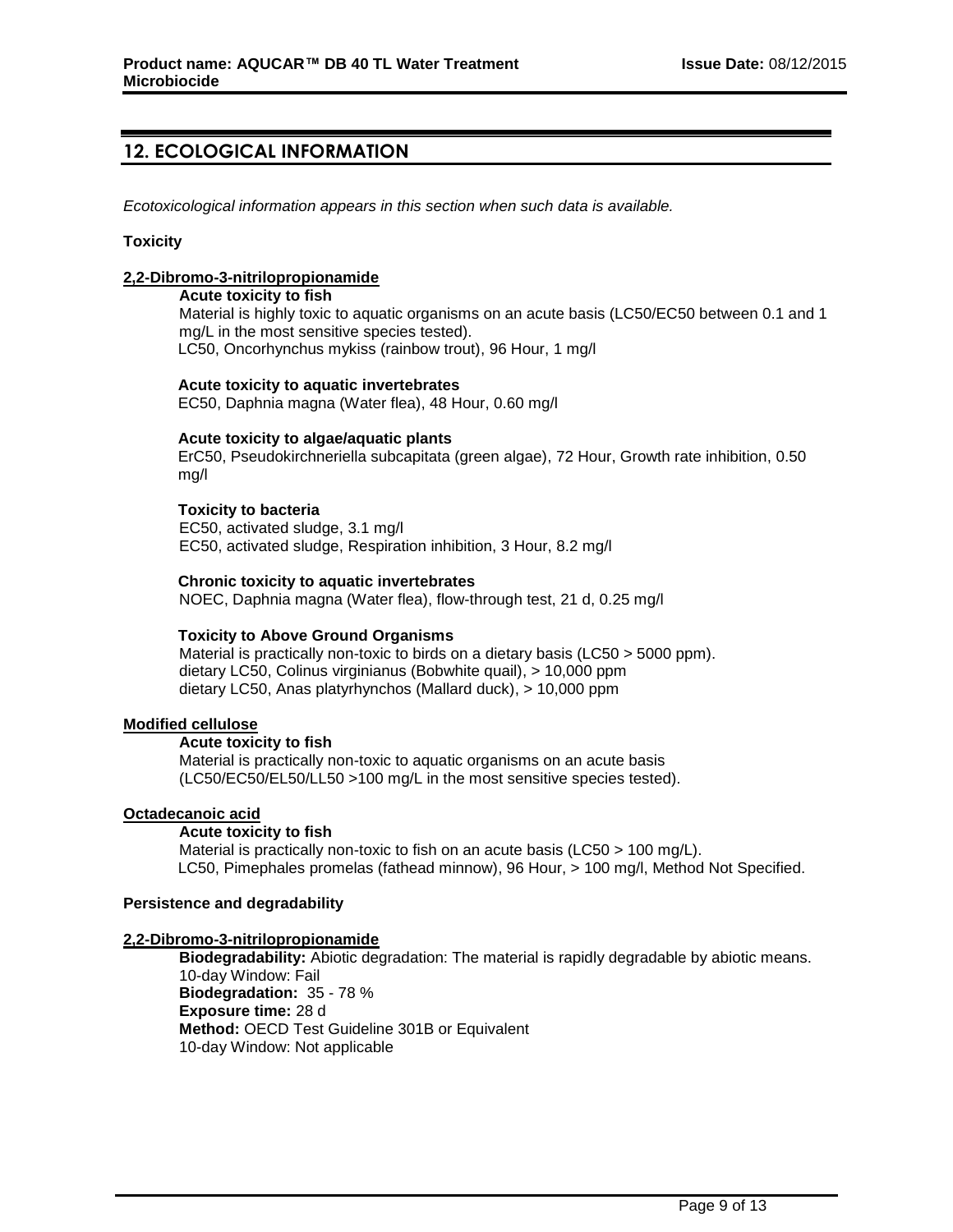**Biodegradation:** 83.3 % **Exposure time:** 28 d **Method:** OECD Test Guideline 303A or Equivalent 10-day Window: Not applicable **Biodegradation:** 17 - 22 % **Exposure time:** 28 d **Method:** OECD Test Guideline 306 or Equivalent

**Theoretical Oxygen Demand:** 0.59 mg/mg

**Chemical Oxygen Demand:** 0.26 mg/mg

**Stability in Water (1/2-life)** Hydrolysis, half-life, 65 hrs, pH 7

#### **Photodegradation**

**Test Type:** Half-life (indirect photolysis) **Sensitizer:** OH radicals **Atmospheric half-life:** 5.3 d **Method:** Estimated.

#### **Modified cellulose**

**Biodegradability:** Material is expected to biodegrade very slowly (in the environment). Fails to pass OECD/EEC tests for ready biodegradability.

#### **Biological oxygen demand (BOD)**

| <b>Incubation</b><br>Time | <b>BOD</b> |
|---------------------------|------------|
| 5 d                       | 0 %        |
| 10 $d$                    | 0 %        |
| 20 d                      | በ %        |

#### **Octadecanoic acid**

**Biodegradability:** Material is readily biodegradable. Passes OECD test(s) for ready biodegradability.

**Biodegradation:** 77 % **Exposure time:** 28 d **Method:** Other guidelines

**Theoretical Oxygen Demand:** 2.93 mg/mg

**Chemical Oxygen Demand:** 2.70 mg/mg

**Bioaccumulative potential**

#### **2,2-Dibromo-3-nitrilopropionamide**

**Bioaccumulation:** Bioconcentration potential is low (BCF < 100 or Log Pow < 3). **Partition coefficient: n-octanol/water(log Pow):** 0.79 Measured **Bioconcentration factor (BCF):** 13 Fish Measured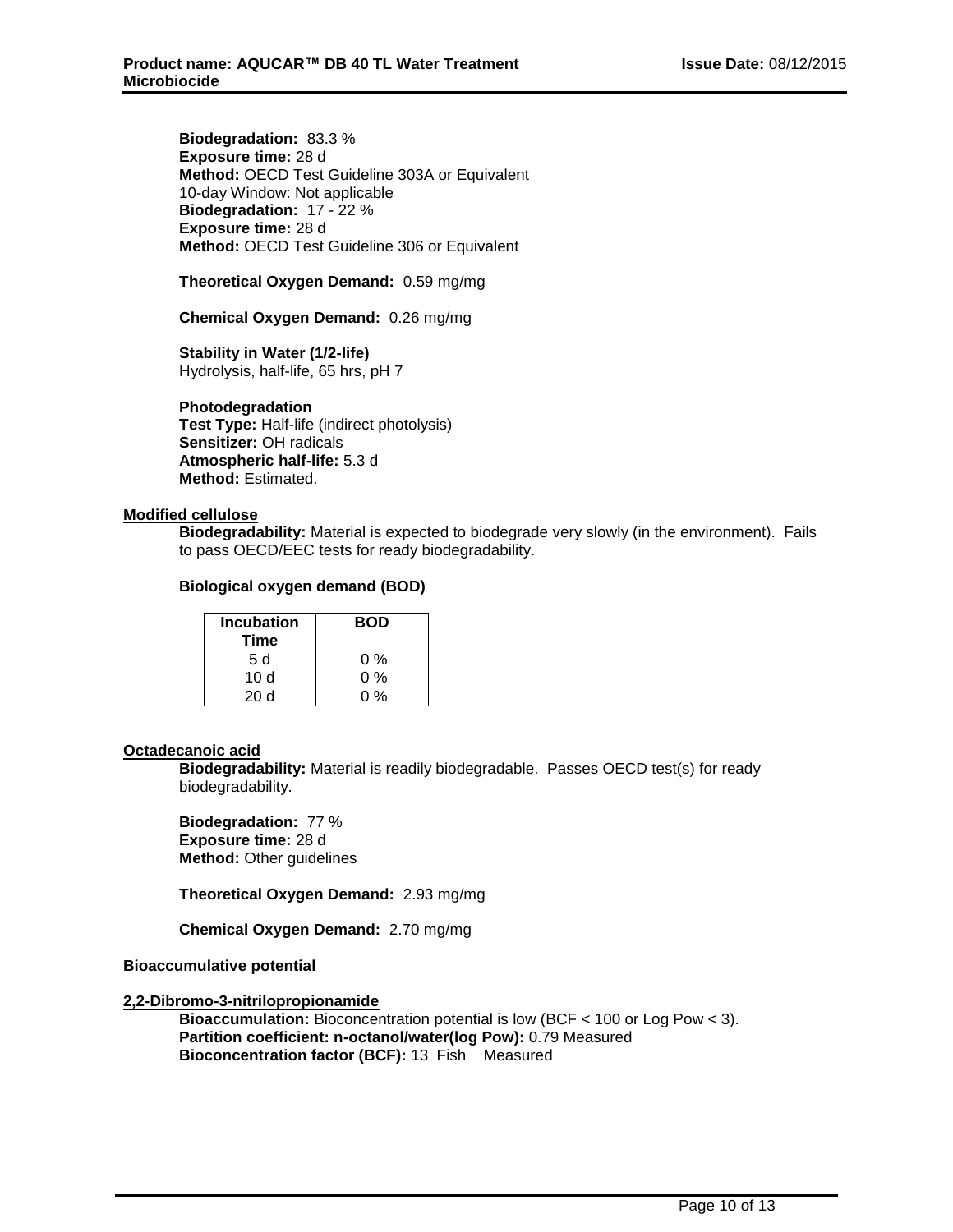#### **Modified cellulose**

**Bioaccumulation:** No bioconcentration is expected because of the relatively high molecular weight (MW greater than 1000).

### **Octadecanoic acid**

**Bioaccumulation:** Bioconcentration potential is low (BCF less than 100 or log Pow greater than 7).

**Partition coefficient: n-octanol/water(log Pow):** 8.23 Estimated. **Bioconcentration factor (BCF):** 10

#### **Mobility in soil**

## **2,2-Dibromo-3-nitrilopropionamide**

Potential for mobility in soil is very high (Koc between 0 and 50). **Partition coefficient(Koc):** 15 Estimated.

#### **Modified cellulose**

No data available.

#### **Octadecanoic acid**

Expected to be relatively immobile in soil (Koc > 5000). Given its very low Henry's constant, volatilization from natural bodies of water or moist soil is not expected to be an important fate process. **Partition coefficient(Koc):** 11668 Estimated.

# **13. DISPOSAL CONSIDERATIONS**

**Disposal methods:** DO NOT DUMP INTO ANY SEWERS, ON THE GROUND, OR INTO ANY BODY OF WATER. All disposal practices must be in compliance with all Federal, State/Provincial and local laws and regulations. Regulations may vary in different locations. Waste characterizations and compliance with applicable laws are the responsibility solely of the waste generator. AS YOUR SUPPLIER, WE HAVE NO CONTROL OVER THE MANAGEMENT PRACTICES OR MANUFACTURING PROCESSES OF PARTIES HANDLING OR USING THIS MATERIAL. THE INFORMATION PRESENTED HERE PERTAINS ONLY TO THE PRODUCT AS SHIPPED IN ITS INTENDED CONDITION AS DESCRIBED IN MSDS SECTION: Composition Information. FOR UNUSED & UNCONTAMINATED PRODUCT, the preferred option is to contact your State Pesticide or Environmental Control Agency, or the Hazardous Waste representative at the nearest EPA Regional Office for guidance. The preferred option in other jurisdictions is to contact the regulatory authority for this product for guidance.

# **14. TRANSPORT INFORMATION**

**DOT**

**UN number** UN 2811 **Class** 6.1 **Packing group III** 

**Proper shipping name** Toxic solids, organic, n.o.s.(2,2-Dibromo-3 nitrilopropionamide)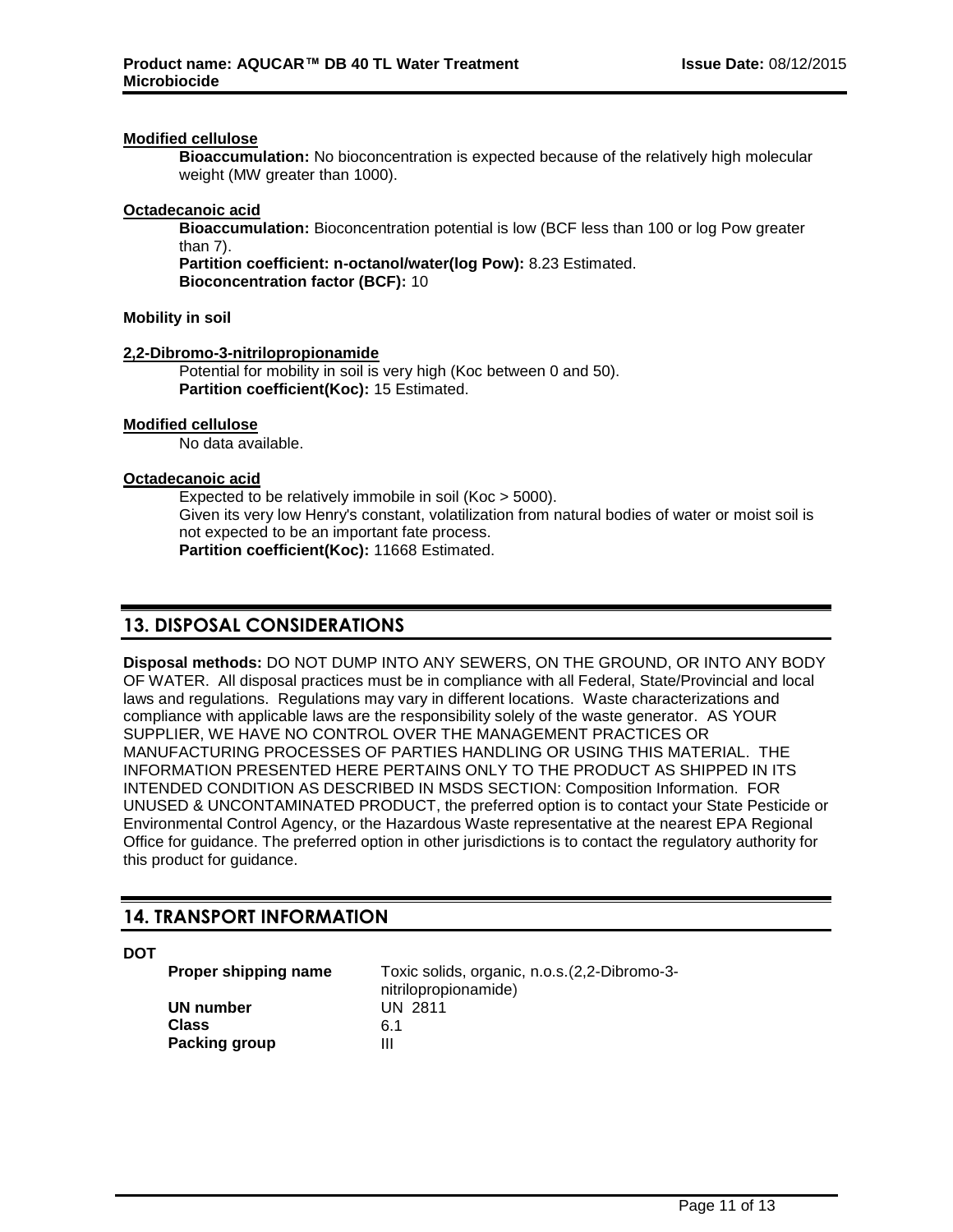| TOXIC SOLID, ORGANIC, N.O.S.(2,2-Dibromo-3-<br>nitrilopropionamide)<br>UN 2811<br>2,2-Dibromo-3-nitrilopropionamide<br>Consult IMO regulations before transporting ocean bulk |
|-------------------------------------------------------------------------------------------------------------------------------------------------------------------------------|
|                                                                                                                                                                               |
|                                                                                                                                                                               |
|                                                                                                                                                                               |
|                                                                                                                                                                               |
|                                                                                                                                                                               |
|                                                                                                                                                                               |
| <b>Classification for AIR transport (IATA/ICAO):</b>                                                                                                                          |
| Toxic solid, organic, n.o.s.(2,2-Dibromo-3-nitrilopropionamide)<br><b>UN 2811</b>                                                                                             |
|                                                                                                                                                                               |

This information is not intended to convey all specific regulatory or operational requirements/information relating to this product. Transportation classifications may vary by container volume and may be influenced by regional or country variations in regulations. Additional transportation system information can be obtained through an authorized sales or customer service representative. It is the responsibility of the transporting organization to follow all applicable laws, regulations and rules relating to the transportation of the material.

# **15. REGULATORY INFORMATION**

#### **OSHA Hazard Communication Standard**

This product is a "Hazardous Chemical" as defined by the OSHA Hazard Communication Standard, 29 CFR 1910.1200.

**Superfund Amendments and Reauthorization Act of 1986 Title III (Emergency Planning and Community Right-to-Know Act of 1986) Sections 311 and 312** Acute Health Hazard

#### **Superfund Amendments and Reauthorization Act of 1986 Title III (Emergency Planning and Community Right-to-Know Act of 1986) Section 313**

This material does not contain any chemical components with known CAS numbers that exceed the threshold (De Minimis) reporting levels established by SARA Title III, Section 313.

## **Comprehensive Environmental Response, Compensation, and Liability Act of 1980 (CERCLA) Section 103**

To the best of our knowledge, this product does not contain chemicals at levels which require reporting under this statute.

This material does not contain any components with a CERCLA RQ.

#### **Pennsylvania Worker and Community Right-To-Know Act:**